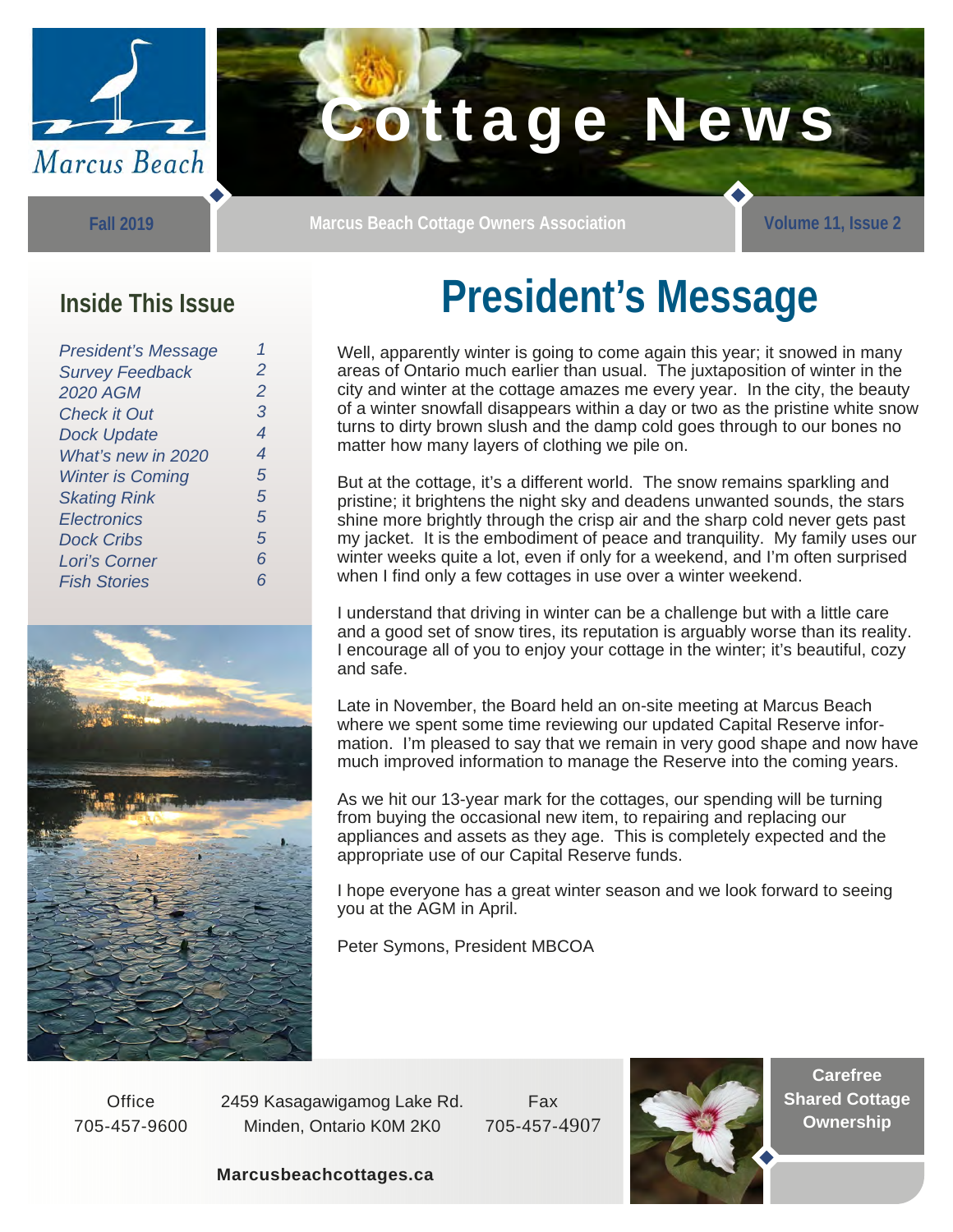

#### **Survey Feedback**

First of all, a big thank you to all of the owners who participated in this year's survey. Feedback from this survey is essential to help the board chart a path moving forward that is aligned with the wishes of the owners. The first five questions are repeated each year to provide a benchmark to see how we are doing. We have shown this year's results along with last years for comparison.

**Question 1:** Overall the quality of my cottage experience is being maintained and enhanced.

95% of respondents indicated they were either satisfied or very satisfied compared to 94% last year.

**Question 2:** In general, how well do you think the Board is doing? Keep in mind all non-financial aspects of the Board- providing oversight of the property management, ensuring significant issues (e.g. landscaping) are being dealt with in an effective manner, communicating with owners, etc.

87% responded very satisfied or satisfied compared with 78% last year.

**Question 3:** How well do you feel the Board manages the finances of the Marcus Beach Cottage Owners Association? This includes ensuring our capital reserve is well invested, its funds are used appropriately, maintenance fee increases are kept reasonable, etc.

87% responded very satisfied or satisfied, compared to 78% last year.

**Question 4:** How well do you feel the Property Manager (Lori Roberts) is doing? Keep in mind all aspects of the role - ensuring cottages are kept clean and supplied, managing maintenance projects, demonstrating a good customer service attitude, helping out wherever needed, etc.

84% responded very satisfied or satisfied, compared to 79% last year.

**Question 5:** How well do you feel our Property Maintenance person (Saul Dicks) is doing? Keep in mind all aspects of the role - making minor cottage repairs quickly and effectively, keeping the property clean and wellmaintained, demonstrating a good customer service attitude, helping out whenever needed, etc.

91% responded very satisfied or satisfied compared to 90% last year

We were very pleased to see a high level of satisfaction among all owners for these five questions and once again we can all reflect on how fortunate we are to have Lori and Saul taking care of us.



### **2020 AGM**

Put it on your calendar now! Our Annual General Meeting is a chance for you to meet the Board and your fellow cottage owners and a great opportunity to ask questions of the Board directly. Among other items, we review MBCOA finances, investments, and upcoming projects.

#### **Saturday, April 18, 2020 Hilton Garden Inn Thornhill, ON**

An agenda and more information will be sent to you via email in March.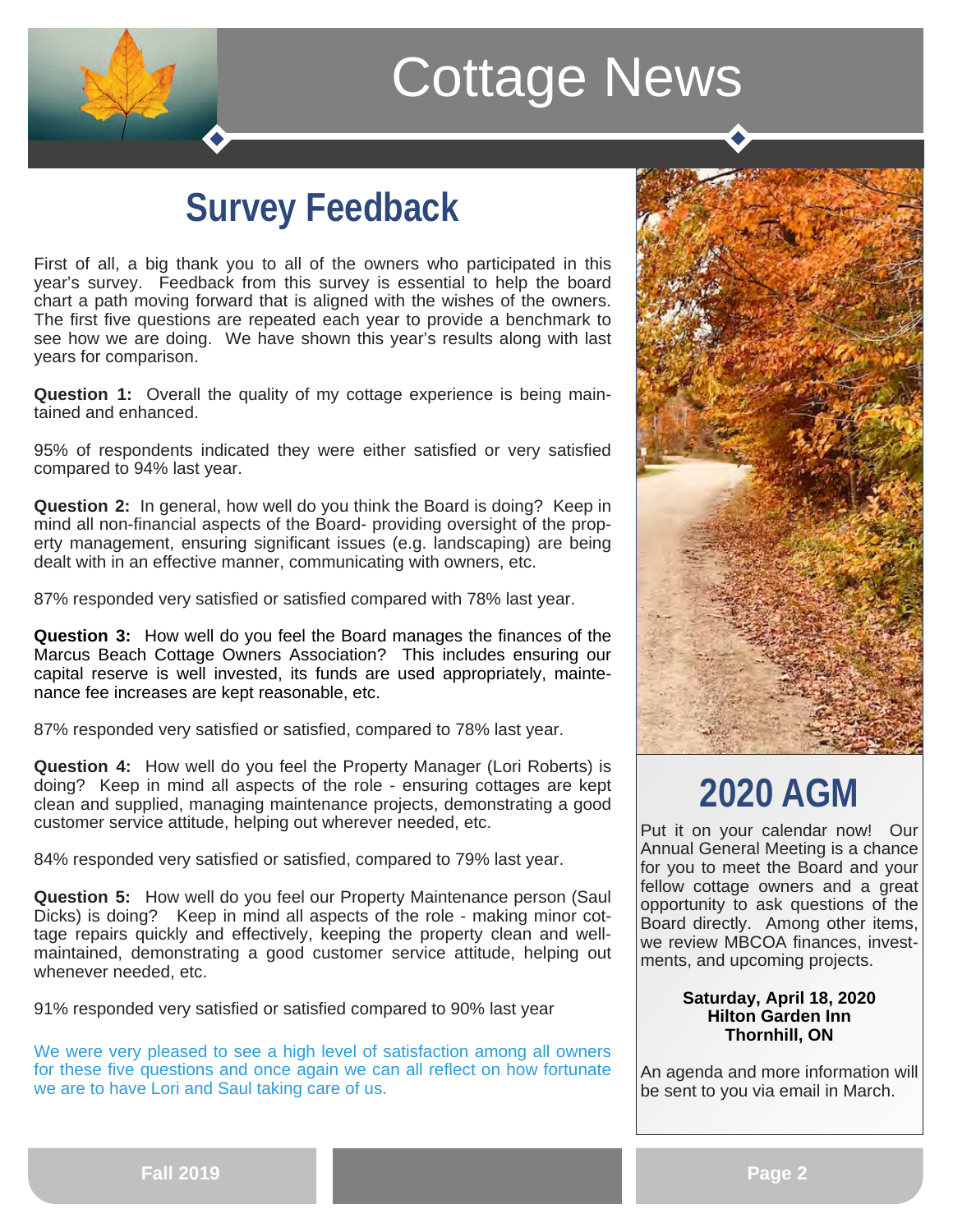



*No doubt exhausted after a long pickle ball game!* 

## **Check it Out!**

Feedback from our cleaners is that it typically takes longer to clean a cottage after it's been used by a non-owner. As a result, check out times for these guests have been moved back by one hour. Check out times **for non-owners** are:

10:00am (Cottages 1,3,4,6,9,11, 13,15,17,19) 1:45pm (Cottages 2,5,7,10,12,14, 16,18) Noon (Cottage 8)

It is hoped that by making this change, owners will have a sparkling clean cottage, ready on time for their arrival.

#### **Survey Feedback (cont'd)**

**Question 6.** We are trying to gauge usage of the tennis court, pickle ball court and basketball court. Please click off the box that best describes your use of these facilities.

72% of owners indicated they use one or more any of the facilities.

#### No changes are anticipated to current facilities at this time.

**Question 7:** The kitchen appliances will need to be replaced shortly and we are looking at replacing them with either white or stainless steel finishes. Assuming a similar cost which do you favour?

64% of the respondents expressed a preference for stainless, with just over 31% favouring white appliances. (a 2 to 1 vote for stainless). In the comments section a recurring statement was if we get stainless, let's get the kind that does not leave fingerprints.

This feedback will be incorporated into future decisions on appliances.

**Question 8:** The board is trying to reduce the time it takes to sell a cottage unit. Feedback has been received that currently prospective purchasers do not get to see "their" cottage when looking to purchase and owners are enjoying it. Would you be in favour of vacating your cottage for 15 minutes when a qualified candidate is interested in purchasing?

Roughly 87% of the respondents indicated they would be willing to make their cottage available for showings to a qualified prospective buyer, with a variety of good ideas proposed.

The Board will work with Charlie Hughes to see whether this approach can be implemented.

**Question 9.** The kitchen countertops are showing signs of wear and will need to be replaced within the next few years. The board is looking both Formica and granite. Which do you favour?

There was not a clear direction on this one, with just over 50% of owners preferring granite and several asking about different alternatives.

When it is time to replace countertops, a more thorough investigation will be conducted.

**Question 10:** If there was one thing that we could do to improve your experience at Marcus Beach, what would that be?

There were dozens of suggestions with concerns about trees being one of the more common topics; some owners want more removed to improve their lake view while others are concerned that we need to aggressively plant more.

The Board will be investigating increasing tree density between cottages to improve privacy. Saul is aware of the desire for a lake view and will continue to ensure that plantings at the lake edge are appropriate for low growth while discouraging geese and controlling erosion.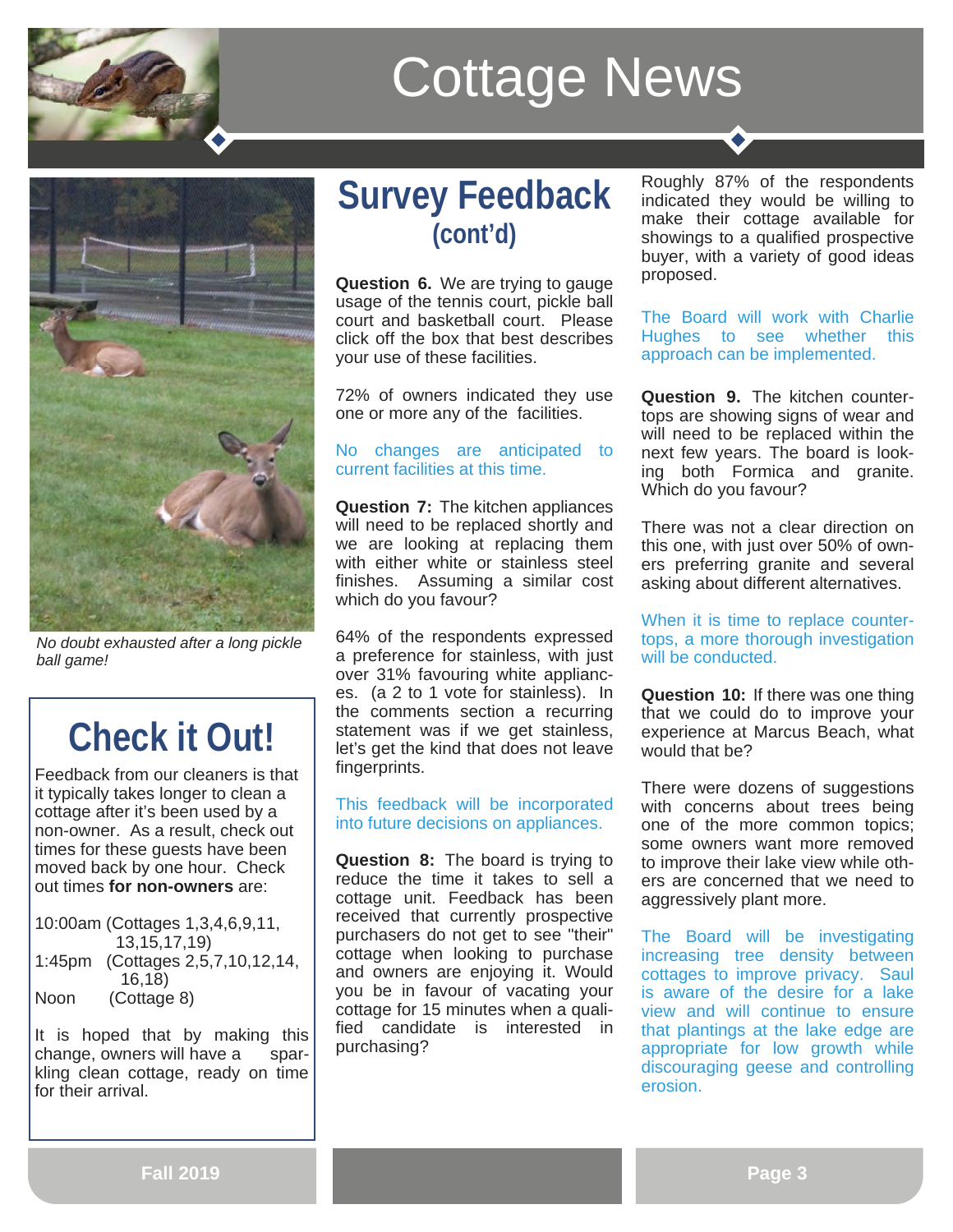## **Dock Update**

As you undoubtedly saw this summer, Marcus Beach undertook a major project to replace all four docks. Each cottage now has a new, pressure-treated wood dock that is the same (or larger) size and shape as the original. They look great!

It was necessary to undertake this project this year as most of the docks were nearing the end of their lifespan and, as such, were starting to require constant and extensive repair.

In addition to the diminishing aesthetic appeal of the docks, many of them were starting to pose safety risks to the cottage users, especially to young children. Most of the docks had splintering wood and many had significant rot.

In the spring of 2019, the Board analyzed various replacement/repair options and identified several potential suppliers. Given the cost and extent of repairs required, we decided to act quickly and proceeded with an immediate replacement plan.

By late spring, we had contracted with a local small business owner to complete the dock replacement project, which was accomplished within approximately one month. As





such, most of the cottage owners were able to enjoy their summer weeks on the new, improved, and most importantly, safe docks.

We would like to thank all cottage owners for their patience and flexibility as we undertook this project. In addition, a big thank you to Lori for her efforts in coordinating the dock replacements to ensure minimal disturbance and inconvenience to owners.

Lori and the Board have received many positive reviews on the docks. We encourage you to continue sharing your thoughts and concerns with the MBCOA Board.

## **What's new in 2020?**

Every year, the Board looks at what is scheduled to be repaired or replaced, and balances that with the general state of the items.

For example, back in 2007, we thought we might need to replace our kitchen tables around now—but a quick look at the cottages confirms that that furniture will be good for many years yet. On the flip side, we had hoped our docks would last 15 years but in truth, we now know that 12 years is a much better estimate.

With all that in mind, the Board is looking at replacing the following items this year:

- Furnaces if they need replacement.
- Desk chairs in the master bedroom
- Mattresses on all beds that haven't yet been replaced
- Washers and dryers in those cottages which haven't yet received one
- Kitchen faucets
- Saul's tractor, which is currently being held together (literally) with duct tape

We are also purchasing a couple of new items:

- Each dock will get a second small table
- After safety concerns were raised, we are evaluating options for a fireplace screen so that little ones can't get burned on the hot glass

**Fall 2019**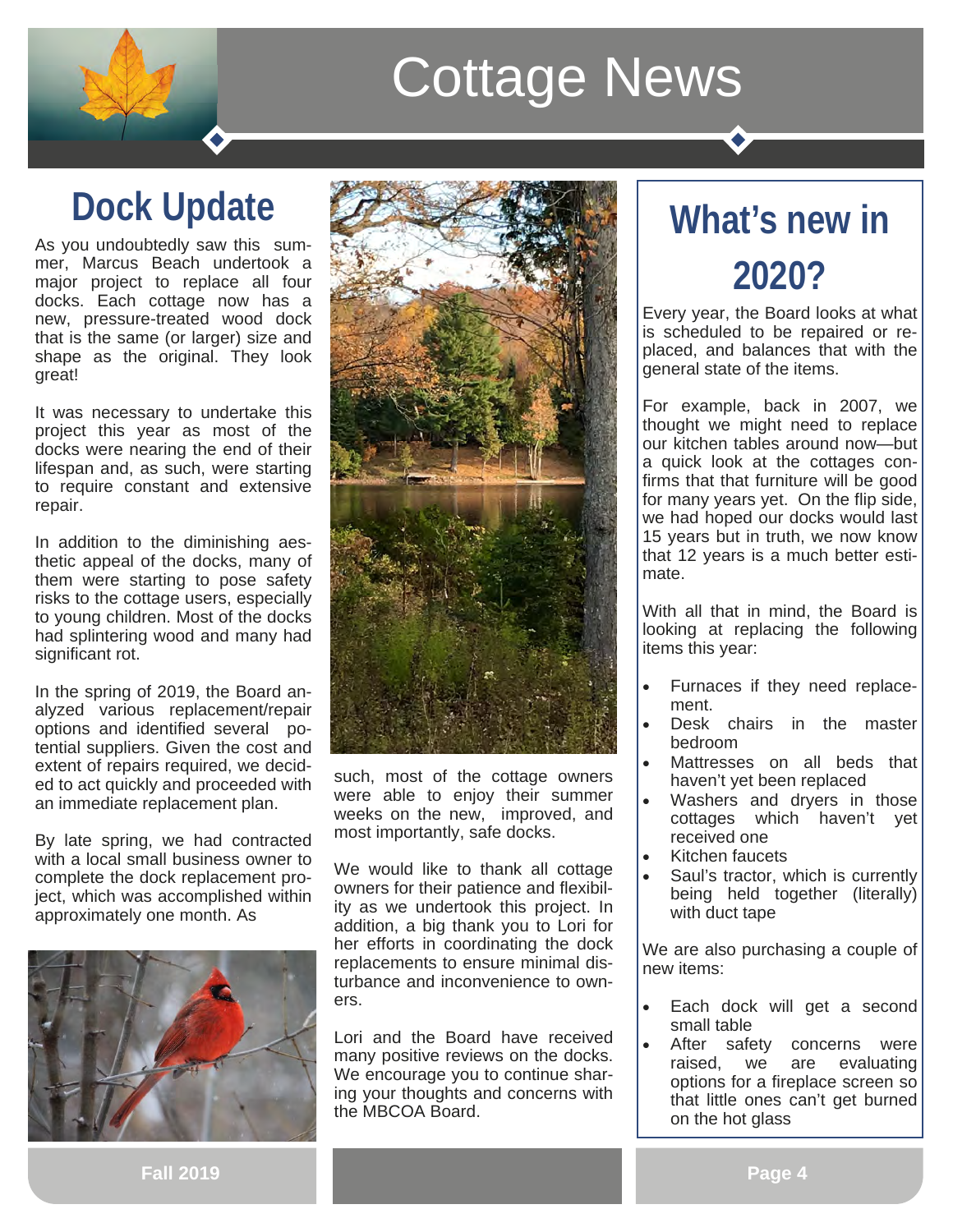

## **Winter is Coming**

Or maybe it's already arrived? Please come to Marcus Beach prepared for all types of weather:

- Murray comes to plow our internal roads after the snow has stopped falling and more than 10cm of snow has accumulated.
- If you see Murray plowing near your cottage, please take a minute to move your car so he can plow your full driveway.
- The entrance to your cottage (stairs, porch) is shoveled out on your changeover day. If you are there during the week, keeping it clear of snow is your responsibility. There should be a shovel and salt next to your BBQ. Please do not pack down the snow by simply walking on it; it creates a layer of ice that is difficult to remove and dangerous for the next owner.
- Please monitor the weather— Mother Nature can be unkind on changeover days and the cleaners also need to drive to and from work. Please be considerate by diligently following the check-out list to help ensure the cleaners don't have to stay late on a cold blustery winter day.

Above all—don't forget your winter tires! You may not need them in the city, but they're a must in Minden County.

#### **Skating Rink**

The skating rink is usually ready by early January. We need weather that is consistently below  $-10^{\circ}$  C to form the ice and keep it from melting.



#### **Electronics**

If you bring a game system, laptop, or other device that you connect to the television, please reconnect all cords properly before you leave. And take a moment to test everything to make sure. Not everyone is technically savvy!

And don't forget to log out of your Netflix account or other streaming service that's accessible through our televisions.

### **Dock Cribs**

Now that we have such beautiful new docks, the cribs suddenly look a little tired (the "crib" is that part of the dock which is completely on land.)

The crib boards are splintering and in some cases rotting. However, they are different from the docks in that the underlying support structure is solid and still in great shape.

Consequently, the Board is taking the following approach for crib replacement/repair:

- Docks 1 and 4 have cribs in the worst condition, and these will be resurfaced in 2020 (replacing top boards while retaining the existing supports).
- Cribs at docks 2 and 3 will be resurfaced in 2021. Any boards that need more immediate attention will be replaced

#### **Haliburton Forest**

The **Haliburton Forest & Wild Life Reserve Ltd.** (Haliburton Forest) is a privately owned forest, comprising 300 square kilometres in Haliburton County.

The Haliburton Forest offers lots of things to do during the winter, from dog sled tours, snowmobiling and ice fishing to a visit to the popular wolf centre.

Check out this link: https://www.haliburtonforest.com